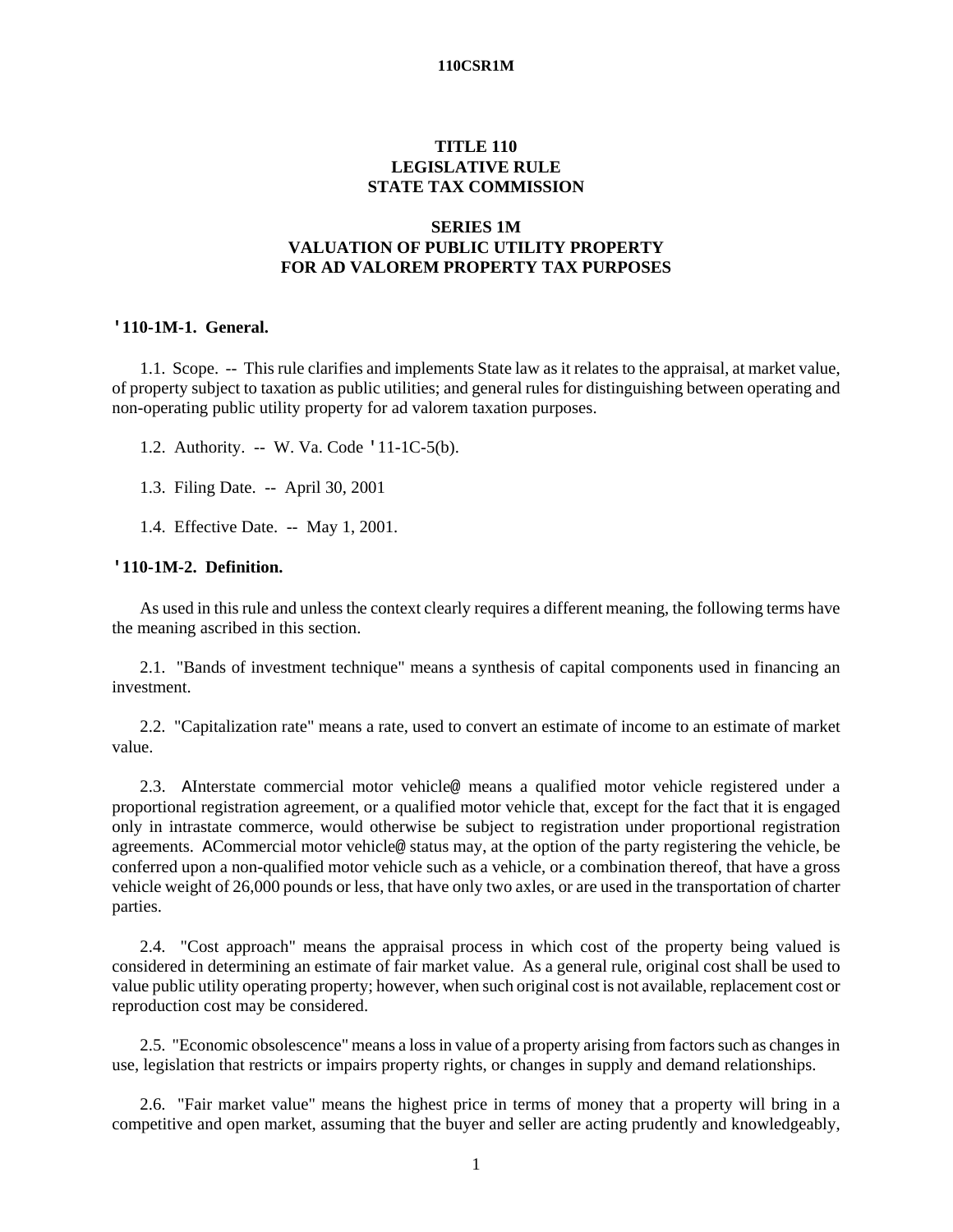allowing sufficient time for the sale and assuming that the price is not affected by undue stimulations.

2.7. "Final assessed values" means values established by the Board of Public Works required by W. Va. Code '11-6-11.

2.8. "Functional obsolescence" means a loss in value of a property due to changes in style, taste, or technology.

2.9. "Gross capital cost" means the actual cost of the new or used vehicle at the time of purchase, as illustrated on the bill of sale, purchase contract, or similar document showing the purchase price of the vehicle. The cost at the time of purchase means 100% of the cost as shown on the books and records of the purchaser and includes freight, installation charges, trade-ins, federal tax allowances and any applicable credits utilized by the purchaser at the time of purchase.

2.10. "Income approach" means the appraisal process of discounting an estimate of future benefits into an expression of present worth.

2.11. "Market data approach" means the appraisal process of examining sales data and translating the data into an estimate of present worth.

2.12. "Operating property" means utility operating property used for purposes immediately connected with providing the respective utility service. The Tax Commissioner construes "purposes immediately connected with providing utility service" to be synonymous with properties considered by regulatory bodies in constructing the utility rate base for rate making purposes. The Tax Commissioner shall therefore give primary consideration to whether property is included in utility operating property classification as reflected in the applicable uniform system of accounts when deciding operating non-operating property issues.

2.13. "Original cost" means the initial cost paid for constructing or acquiring property.

2.14. "Physical deterioration" means a loss in value due to wear and tear in service.

2.15. AProportional registration agreement@ means an agreement entered into by the West Virginia Commissioner of Motor Vehicles under the authority of W. Va. Code '17A-2-10a.

2.16. "Public service corporation" means business entities contemplated by the provisions of W. Va. Code '11-6-1 et seq.

2.17. AQualified motor vehicle@ means a motor vehicle used, designed or maintained for the transportation of persons and property and:

2.17.1. Which is a self-propelled unit having a gross vehicle weight in excess of 26,000 pounds;

2.17.2. Is a self-propelled unit having three or more axles, regardless of weight;

2.17.3. Is used in combination with another vehicle, when the combined gross vehicle weight exceeds 26,000 pounds; or

2.17.4. The combined gross vehicle weight or combined registered gross vehicle weight of the two or more vehicles exceeds 26,000 pounds.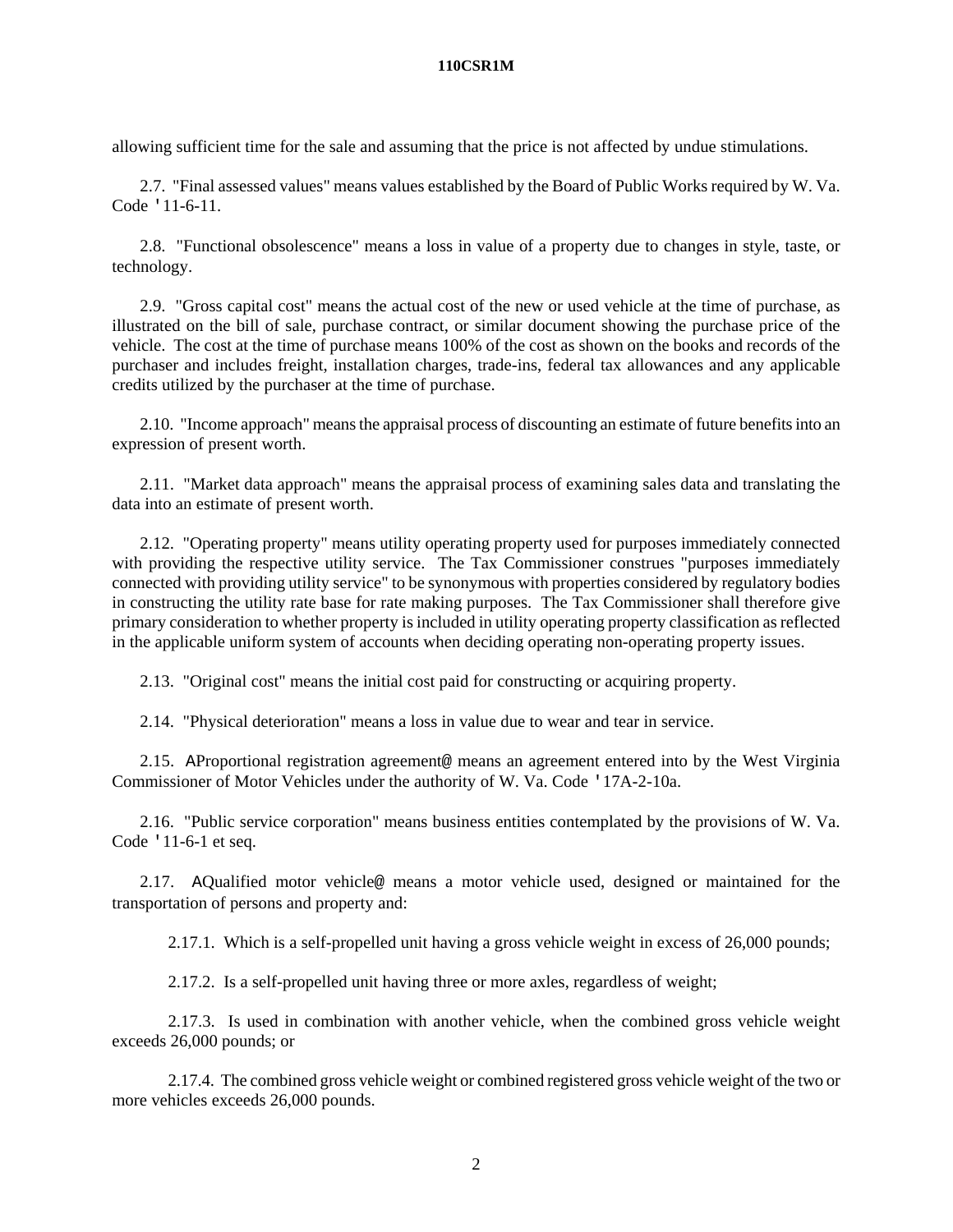2.18. "Rate base" means that group of accounts or derivatives of those accounts, from the Uniform System of Accounts, on which a public utility is allowed a return on investment.

2.19. "Regulation" means the oversight of public service corporations by applicable federal and state regulatory bodies.

2.20. "Replacement cost" means the cost, including material, labor, and overhead, that would be incurred in constructing an improvement having the same utility to its owner as the improvement in question, without necessarily reproducing exactly any particular characteristic of the property.

2.21. "Reproduction cost" means the cost, including material, labor, and overhead, that would be incurred in constructing an improvement having exactly the same characteristics as the improvement in question.

2.22. "Return on investment" means a margin of profit generally expressed as a percentage of investment capital.

2.23. "Stock and debt technique" means a process of reviewing market trading prices of securities in order to arrive at an estimate of value.

2.24. "Tentative assessments" means property valuation estimates furnished by the Tax Commissioner to the Board of Public Works in accordance with W. Va. Code '11-6-9.

2.25. "Uniform system of accounts" means the most current system of accounting developed and required by state and federal regulatory bodies.

2.26. "Unit rule" means an appraisal of an integrated property as a whole without any reference to the values of its component parts.

## **'110-1M-3. Situs.**

3.1. Generally, when the cost approach is used, operating properties physically located in West Virginia shall be considered for tax purposes; however,

3.1.1. When the income approach is used, the unit of value shall be allocated to the state of West Virginia using operating plant data after which;

3.1.2. Apportionment of physical plant tax revenues, considering the location in the various taxing districts, shall be made by the West Virginia State Auditor's Office.

# **'110-1M-4. Valuation of Operating Public Utility Property (excluding interstate commercial motor vehicle property).**

4.1. Unit method. -- The Tax Commissioner provides tentative assessments based on fair market value of operating property of public service corporations to be used as a guide by the Board of Public Works in establishing final assessed values for property tax purposes. In this regard the Tax Commissioner shall use the "Unit Rule" where applicable in furnishing tentative valuation estimates for the Board's consideration.

4.2. Generally accepted appraisal methods. -- In determining tentative assessments the Tax Commissioner shall consider, and use where applicable, three (3) generally accepted approaches to value: (A) cost, (B) income, and (C) market data. Application of these approaches shall recognize the impact of regulation on the value of utility operating property where applicable.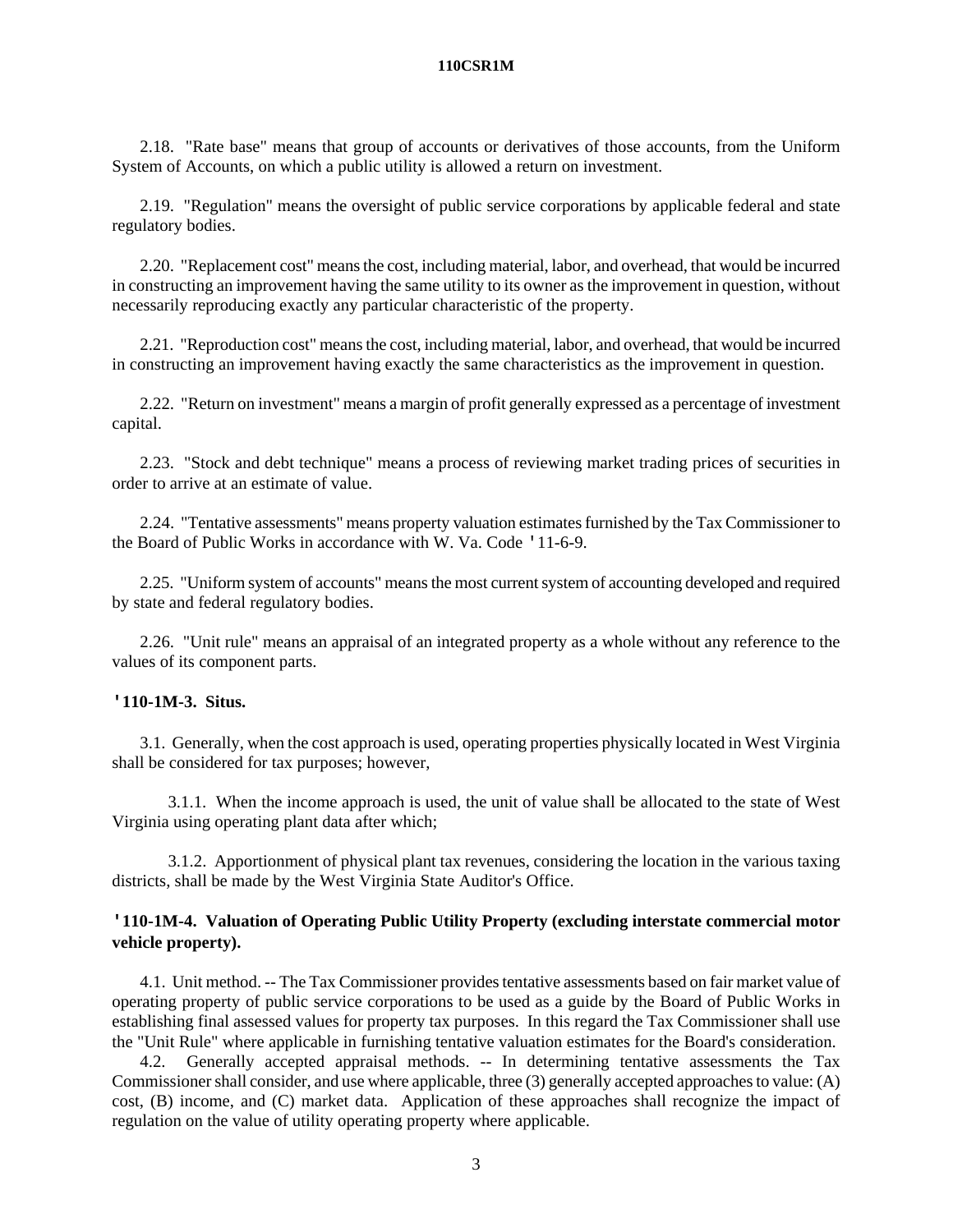4.2.1. Cost approach. B Recognizing that public service corporations are predominantly cost regulated, when the cost approach is used in the valuation process, original cost less applicable depreciation shall be employed. In applying the cost approach, the Tax Commissioner shall consider three (3) types of depreciation (a) physical deterioration, (b) functional obsolescence, and (c) economic obsolescence.

4.2.2. Income approach. -- In developing income approach valuations, the Tax Commissioner shall estimate capitalization rates considering the interrelationships of the income to be capitalized and the capitalization rate. In this regard, net operating income after taxes, but before interest on long-term debt shall be given primary consideration as the point on the income stream to be capitalized. The bands of investment technique shall be employed in estimating appropriate capitalization rates.

4.2.3. Market data approach. -- Recognizing that a sufficient number of sales of public service corporations do not occur to enable application of the market data technique, the Tax Commissioner shall consider the substitute stock and debt technique. The stock and debt technique shall be used in instances where a utility class possesses actively traded stocks and bonds that enable reasonable valuation estimates to be made.

4.2.4. Correlations. -- Once generated, the various estimates of value shall be correlated into a final value estimate. The income approach value shall generally be given primary consideration in the correlation process.

4.3. Classification of public utility and certain common carrier operating properties.

4.3.1. Electric utilities. -- Operating property for electric utilities shall primarily include properties that are considered by the Federal Energy Regulatory Commission (FERC) as part of the rate base for rate making purposes. In determining which properties are properly included as operating public utility property, the most recent FERC Uniform System of Accounts prescribed for Electric Utilities shall be used.

4.3.2. Gas utilities. -- Operating property for natural gas utilities shall primarily include properties that are considered by the Federal Energy Regulatory Commission (FERC) as part of the rate base for rate making purposes. In determining which properties are properly included as operating public utility property, the most recent FERC Uniform System of Accounts prescribed for Natural Gas Utilities shall be used.

4.3.3. Gas pipeline utilities. -- Operating property for natural gas utilities shall primarily include properties that are considered by the Federal Energy Regulatory Commission (FERC) as part of the rate base for rate making purposes. In determining which properties are properly included as operating public utility property, the most recent FERC Uniform System of Accounts prescribed for Gas Pipeline Utilities shall be used.

4.3.4. Telephone companies. -- Operating property for telephone carriers shall primarily include properties that are considered by the Federal Communications Commission (FCC) as part of the rate base for rate making purposes. In determining which properties are properly included as operating public utility property, the most recent FCC Uniform System of Accounts prescribed for Telephone Utilities shall be used.

4.3.5. Telegraph carriers. -- Operating property for telegraph carriers shall primarily include properties that are considered by the Federal Communications Commission (FCC) as part of the rate base for rate making purposes. In determining which properties are properly included as operating public utility property, the most recent FCC Uniform System of Accounts prescribed for Wire-Telegraph and Ocean-Cable Carriers shall be used.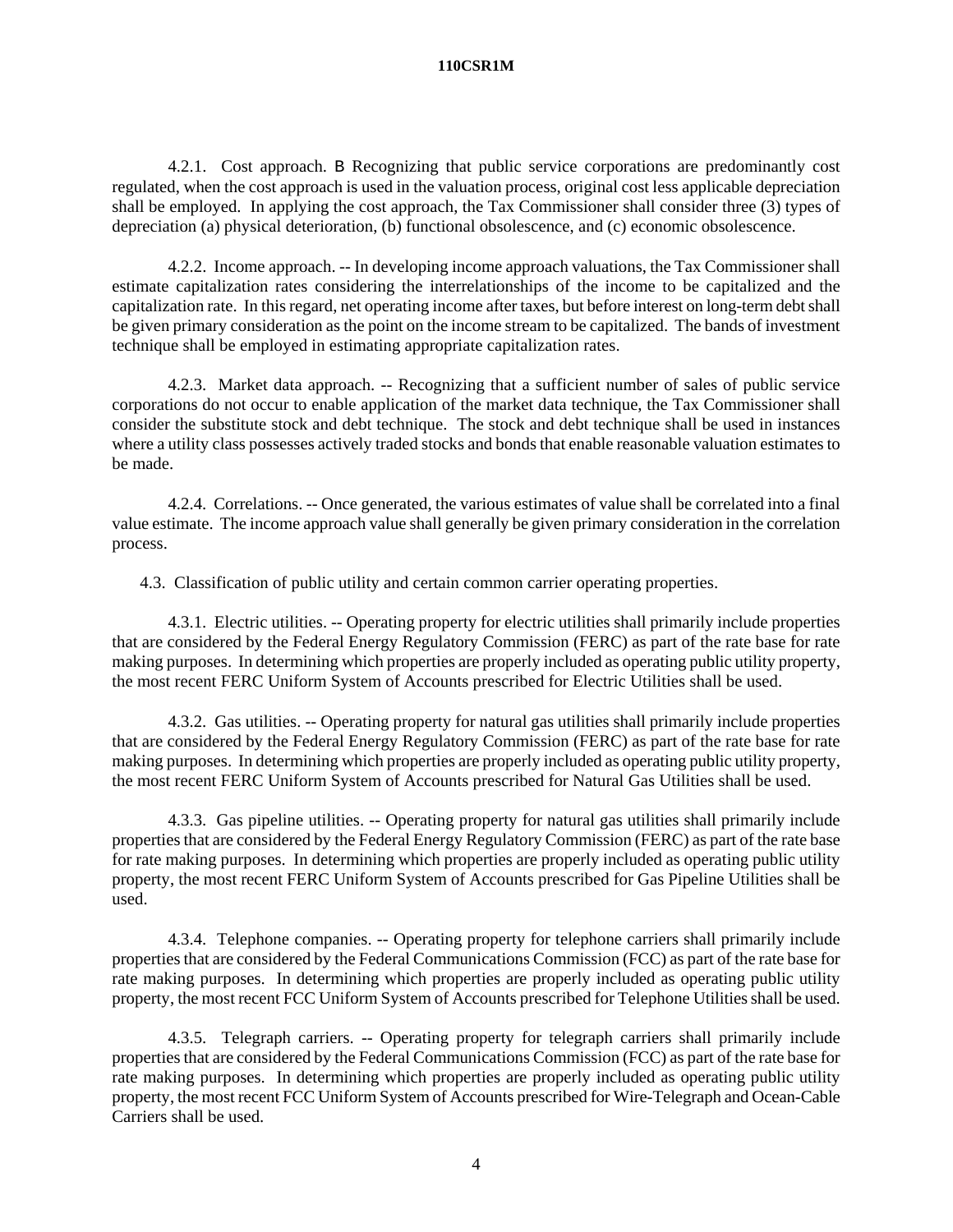4.3.6. Airline companies. -- Operating property for air carriers shall primarily include properties that are considered as operating property by the Department of Transportation. In determining which properties are properly included as operating property, the most recent Uniform System of Accounts and Reports for Certified Air Carriers shall be used.

4.3.7. Interstate railroads. -- Operating property for interstate railroads shall primarily include properties that are considered as operating property by the Surface Transportation Board. In determining which properties are properly included as operating property, the most recent Uniform System of Accounts for Railroad Companies shall be used.

4.3.8. Intrastate railroads. -- Operating property for intrastate railroads shall primarily include properties that are considered by the West Virginia Public Service Commission as operating property. In determining which properties are properly included as operating property, the most recent Uniform System of Accounts for Railroad Companies as prescribed by the Surface Transportation Board shall be used.

4.3.9. Water utilities. -- Operating property for water utilities shall primarily include properties that are considered by the Public Service Commission as part of the rate base for rate making purposes. In determining which properties are properly included as operating public utility property, water utilities shall use the most recent Uniform System of Accounts of the National Association of Regulatory Utility Commissioners for Class A and B, and Class C and D water utilities.

4.3.10. Sewer utilities. -- Operating property for sewer utilities shall primarily include properties that are considered by the Public Service Commission as part of the rate base for rate making purposes. In determining which properties are properly included as operating public utility property, sewer utilities shall use the most recent Uniform System of Accounts of the National Association of Regulatory Utility Commissioners for Class A and B, and Class C and D sewer utilities.

4.3.11. Carline companies. -- Operating property for carline companies shall include consideration of Rolling Stock used in transportation of freight or passengers.

4.3.12. Underground gas storage companies. B For public service corporations with underground gas storage and no other West Virginia property, operating property shall consist of only the gas stored underground.

4.3.13. Reorganization of regulatory bodies. -- In the event that there should be a reorganization of federal or state regulatory bodies, and any of the public service corporations described herein would be required to report to an agency other than that listed in the applicable subdivision or in the event that there should be any other utilities considered taxable by the Board of Public Works;, operating property for the public service corporations shall include properties that would be considered as operating by the appropriate state or federal regulatory body in the prescribed Uniform System of Accounts.

4.3.14. Exceptions. -- Circumstances may arise where properties may be considered operating by the appropriate regulatory body but a portion of the property may be devoted to non-utility use. The Tax Commissioner may in these instances where deemed appropriate classify a portion of the property as nonoperating and require that the non-operating portion so determined be assessed by the county assessor. In these instances adjustment to the public utility appraisal will be made to remove from the West Virginia unit values a proportionate value for such non-operating property.

# **'110-1M-5. Valuation of Interstate Commercial Motor Vehicles.**